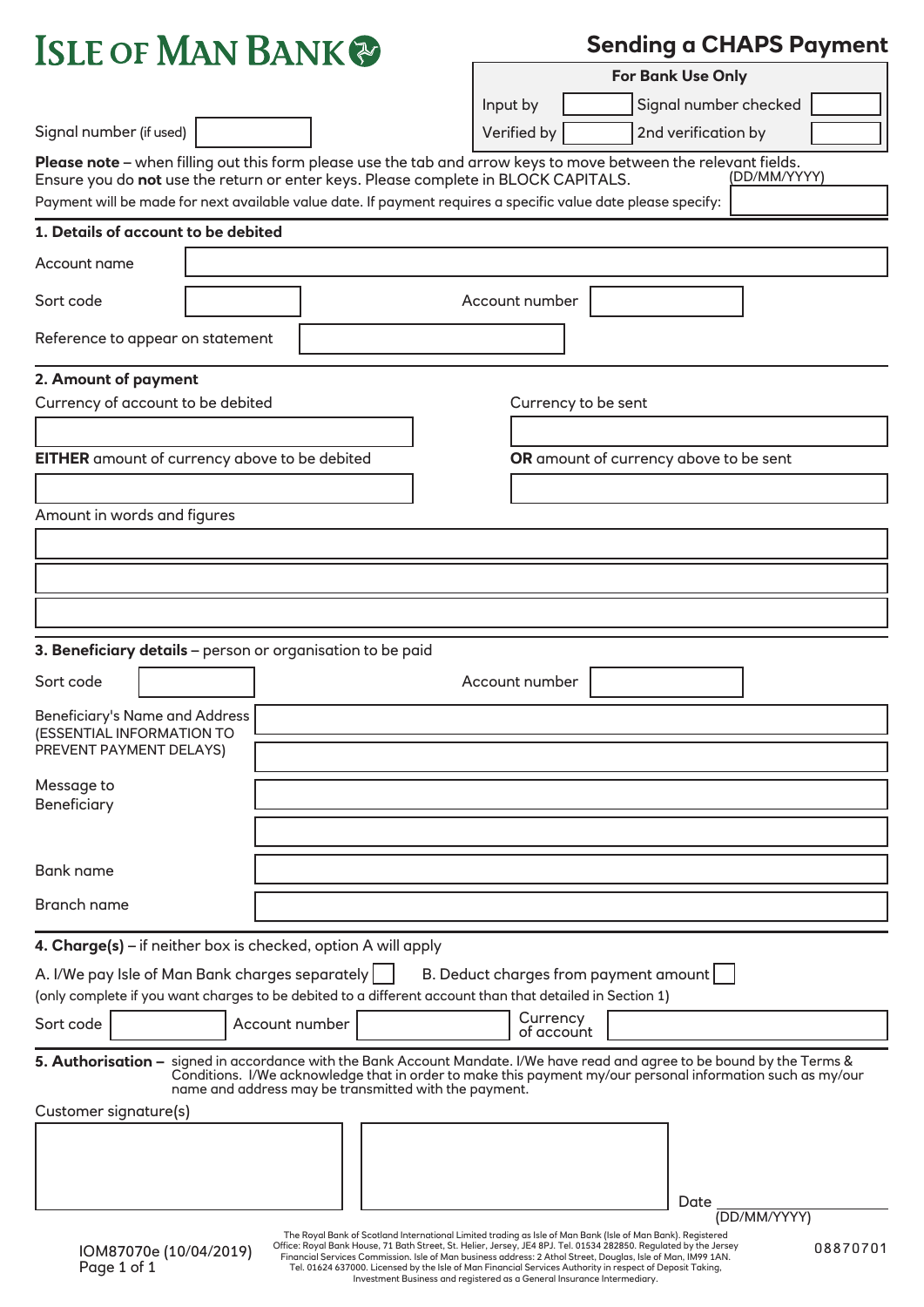# **Terms & Conditions for CHAPS Payments**

Please read the Terms and Conditions carefully. These Terms and Conditions explain the Sender's rights and responsibilities and those of the Bank in respect of the use of the Bank's CHAPS Payment.

- 1. In these Terms and Conditions the following words and expressions shall have the following meanings: 'Bank' means The Royal Bank of Scotland International Limited trading as Isle of Man Bank (Isle of Man Bank); 'Beneficiary' means the association, company, individual, partnership, society, trust, sole trader or any other legal entity to whom the Sender is sending the payment; 'Payment' means the payment to be made on behalf of the Sender under the Bank's CHAPS Payment service as indicated by the Sender in this CHAPS Payment request form; 'Sender' means the association, company, individual, partnership, society, trust, or sole trader or any other legal entity using the CHAPS Payment service offered by the Bank to make a transfer;
- 2. The Bank's responsibility Reasonable care will be exercised by the staff of the Bank in making the Payment. Should such care not be exercised, the Sender accepts that the Bank will only be responsible for loss of interest in respect of the Payment. The Sender agrees that they shall not be entitled to claim against the Bank for loss of contracts or profits, or any other consequential loss, whether of a financial nature or not, following a failure by the Bank to make the Payment, whether such failure results from the Bank not exercising reasonable care or from any other fact or matter.
- 3. If no value date is stated the Bank undertakes to process the Payment on the date received provided it is received by the cut off time on the processing day and the funds are not subject to a conversion from other currencies, in which case it will follow the standard Bank value date rules. If the value date stated has already passed when received by the Bank, or if it is a bank holiday, the Payment will be processed for next available value. The Bank is not able to guarantee the payment will reach the Beneficiary by a given time and will not be held liable for any delay in the payment reaching the Beneficiary.
- 4. The Sender is solely responsible for the accuracy of all the information detailed in the Payment instructions, including the Beneficiary's account number, sort code, full name and branch of the Beneficiary's bank.
- 5. The Bank does not accept liability for any delay in transit or for any failure in the Payment reaching the intended Beneficiary's account, unless such a delay or failure is caused directly by the negligence of the bank. The liability of the bank under this clause 5 shall be limited to that provided for in clause 2. Notwithstanding the foregoing, the Bank shall have no liability for, and may delay or refuse to process or proceed with processing any Payment, without giving notice or reason to the Sender or the Beneficiary, if, (I) in its reasonable opinion, it is prudent to do so in the interests of crime prevention or following advice from any governmental or regulatory (in each case either domestic or international) authority, or (II) such delay or refusal is a consequence of checks carried out as part of the proper operation of the bank's Payment processing systems.
- 6. Unless otherwise stated in section 2, in the case of foreign exchange transaction, the rate of exchange applied to the Payment will be the Bank's prevailing rate at the time the Payment is made.
- 7. The Sender may provide a maximum of 66 characters including spaces, to describe the Payment (e.g. invoice no 12345). The Bank will not be liable for any loss resulting if the number of characters must be reduced to within the maximum number with the result that essential information is not included.
- 8. Unless indicated in section 4, charges to be paid by the Sender will be debited to the account from which the Payment is being made at the time the Payment is made.
- 9. Faxed Instructions where you have a valid fax indemnity with the Bank you may send this Payment instruction by fax. Please do not send in the original, otherwise the Bank shall not be responsible for duplicate payments or any losses following therefrom. The Bank will not act on any faxed instruction where a valid fax indemnity is not held. The Sender acknowledges that the quality of faxes are not always clear and the Bank shall be entitled to use its reasonable judgement in the interpretation of such faxes and shall not be liable for any errors made as a result of unclear transmissions.
- 10. In order to make this payment through the banking payments system the bank may transfer relevant personal information, including your address, to third parties. This may mean that such personal information will be transferred to countries which do not provide the same level of protection for your personal information as us. Information transferred to these third parties may subsequently be accessed and used by law enforcement agencies and other authorities to prevent and detect crime and comply with legal obligations.
- 11. Details of value dates and cut off times relating to payments are published from time to time.